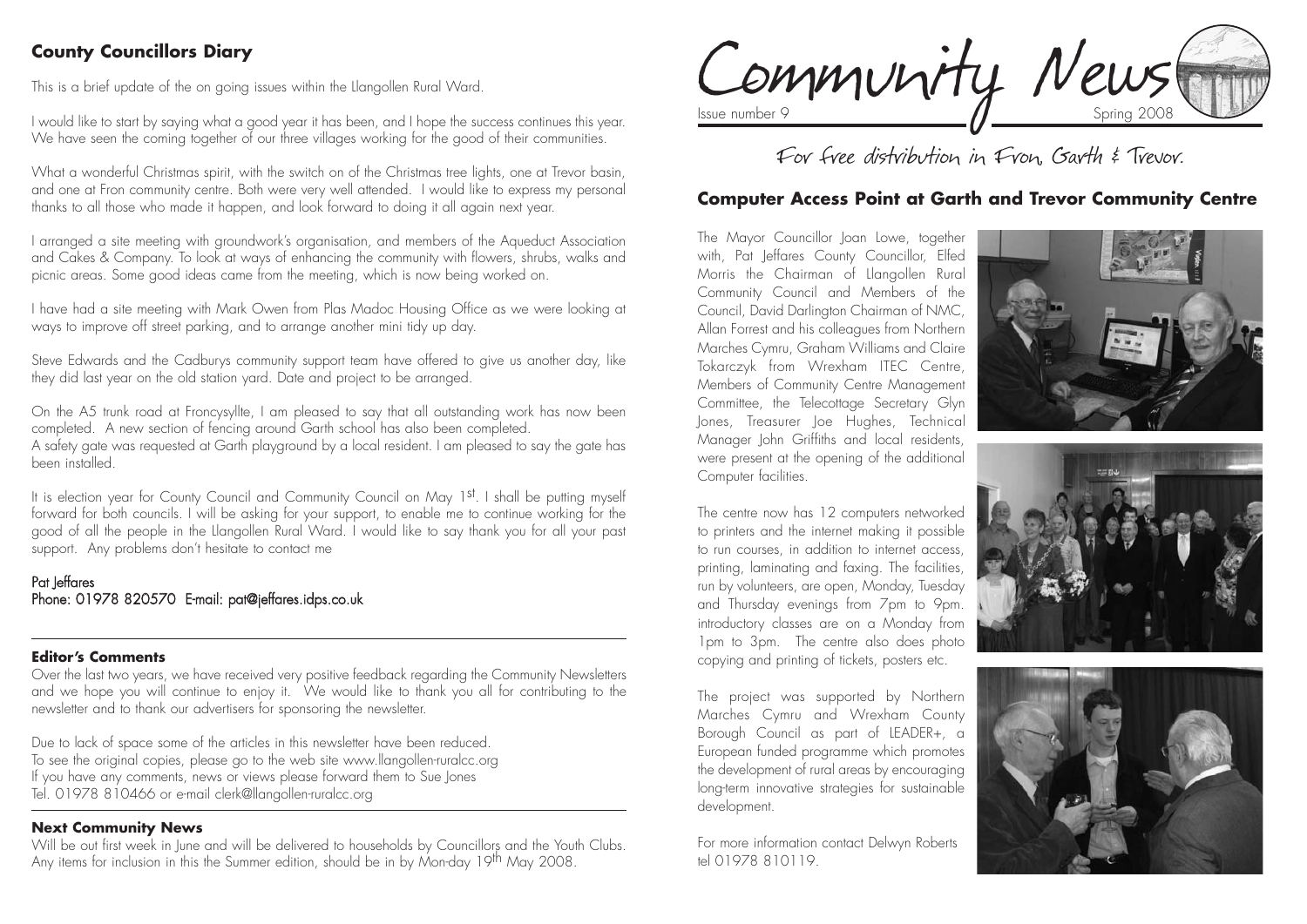## **South African War Memorial At Froncysyllte**

By Emrys Roberts

Throughout our country in cities, towns, villages and even hamlets, we discover War Memorials erected to honour men and women who have sacrificed their lives in the service of our country.

Prior to World War 1 it was not general practice to erect such memorials to the memory of the ordinary soldier or sailor. In our great cathedrals and parish churches we may see inscribed tablets, effigies and other memorials to the memory of individual members of high ranking families of the district, who were usually of the officer class in the armed forces or to individual formations of the Armed Services.

However, following the huge loss of life sustained in World War 1, it became common practice to erect such memorials to honour all members of the services who perished and therefore we find monuments even in the smallest communities, recording the names of the fallen, mostly those of young people of a community whose early and tragic deaths were a personal loss to a family and also a waste of future potential assets to a locality.

The names of those who gave their lives in World War 11 are more often than not inscribed on the original memorials erected following the 1914-18 war or on tablets which are positioned adjacent to the monument. We have such an arrangement in Froncysyllte, whereby the original memorial unveiled in 1921 is inscribed also with the names of the fallen of the 1939-45 War. Uniquely in Froncysyllte we have a memorial which pre-dates World War 1 and is dedicated to two soldiers who gave their lives in the South African War 1900- 1902. I refer to it being rather unique as I am not aware of the existence in this locality of other similar memorials of the pre-1914 era, dedicated to other ranks of the armed forces and which are sited in a public place rather than in a place of worship. The only other Anglo-Boer War Memorials known to exist in this area are to be found in St. Giles's Parish Church, Wrexham and St. Oswald's Parish Church, Oswestry.

Saturday the 29th October 1910 was a 'red letter' day in the history of Froncysyllte, when on the afternoon of that day hundreds of people gathered to pay their respects and witness the unveiling of the memorial fountain.

The first soldier named on the Memorial to make the supreme sacrifice was John Charles James who was born in 1875. He was the elder of the two sons of William and Jane James who at that time resided at Trevor View, Froncysyllte.

The other soldier whose name appears on this Memorial was William Williams son of Edward Williams, the lime burner at the Chirk Castle Lime & Stone Company's kilns and who lived at Canalside, Froncysyllte.

The Memorial fountain was erected by public subscription and taken over by the former Llangollen Rural District Council in December 1910. The original choice of location for the erection of the Memorial in the large retaining wall in the centre of the village was ideal considering the small volume of slow moving traffic which passed through Fron in the early 1900's. However, in the ensuing years, with the increased volume and speed of passing vehicles close to the Memorial it began to suffer some damage. Fortunately the Victorian Military Society which was undertaking a project of Anglo-Boer War Memorials throughout the country had its attention drawn to possible serious damage – probably beyond repair – in which the Memorial was placed. Through their efforts, together with assistance from the Local Councils and a generous donation from the Chirk Branch of the Royal British Legion the Memorial has been re-sited to a less exposed position on the lay-by on the A5 highway near St. David's Church.

At an impressive service held at St. David's Church and the War Memorial on Sunday the 20th October 1996 the Vicar of Chirk led the large assembled congregation in the re-dedication of the Memorial. Taking part in the service were the Standard Bearers representing several local Branches of the Royal British Legion.

# **Stranger seen in Llangollen Rural**

By way of introduction. If you have seen a stranger wandering around the ward in the last few months wearing a fluorescent yellow coat or top it will probably be me. Some of you will already have met me during the course of my travels as Police Community Support Officer for the area whilst I would like to invite you all to feel free to approach me when I am out and about with any queries or just for a chat.

Before I started work in the area people kept telling me what a pleasant place it was. I took this with a pinch of salt but any doubts seen to have been misplaced and I have even considered the idea of a holiday afloat.

I would like to thank everyone for the reception so far and look forward to the next few months of hopefully warmer weather as part of your neighbourhood policing team.

Regards Pcso 85 David Jenkins

### **Trevor & Garth WI**

By lean Roberts

In January following the business meeting it was "EYES DOWN" for Bingo WI style where everyone is a winner. Thanks to Anne Arnold and Mary Evans for arranging the evening also supplying the delicious refreshments.

On March 13th members are attending the Spring Meeting at Denbigh Town Hall the guest speaker is Ann Widdecombe MP. Also in March several members are going on a day course to learn "Belly Dancing" Hope to have some photographs for the next newsletter.

### **Mobile Library**

The mobile Library calls every three weeks on a Tuesday: Trevor Australia Arms 9.30 –9.55am Garth Rockman's Arms 10.00 –10.20am Garth Primary School 10.25 – 11.00am Pentre Village School 11.20 – 11.50am Trevor Community Centre 1.00 – 2.00pm Rhosymedre Community Centre 2.15 – 3.45pm Fron Britannia Inn  $4.00 - 4.40$ pm

Dates for 2008: 1st April, 22<sup>nd</sup> April, 13<sup>th</sup> May, 3<sup>rd</sup> June and 24<sup>th</sup> June.

Any queries regarding the operating of this route should be referred to Rhos Library 01978 840328.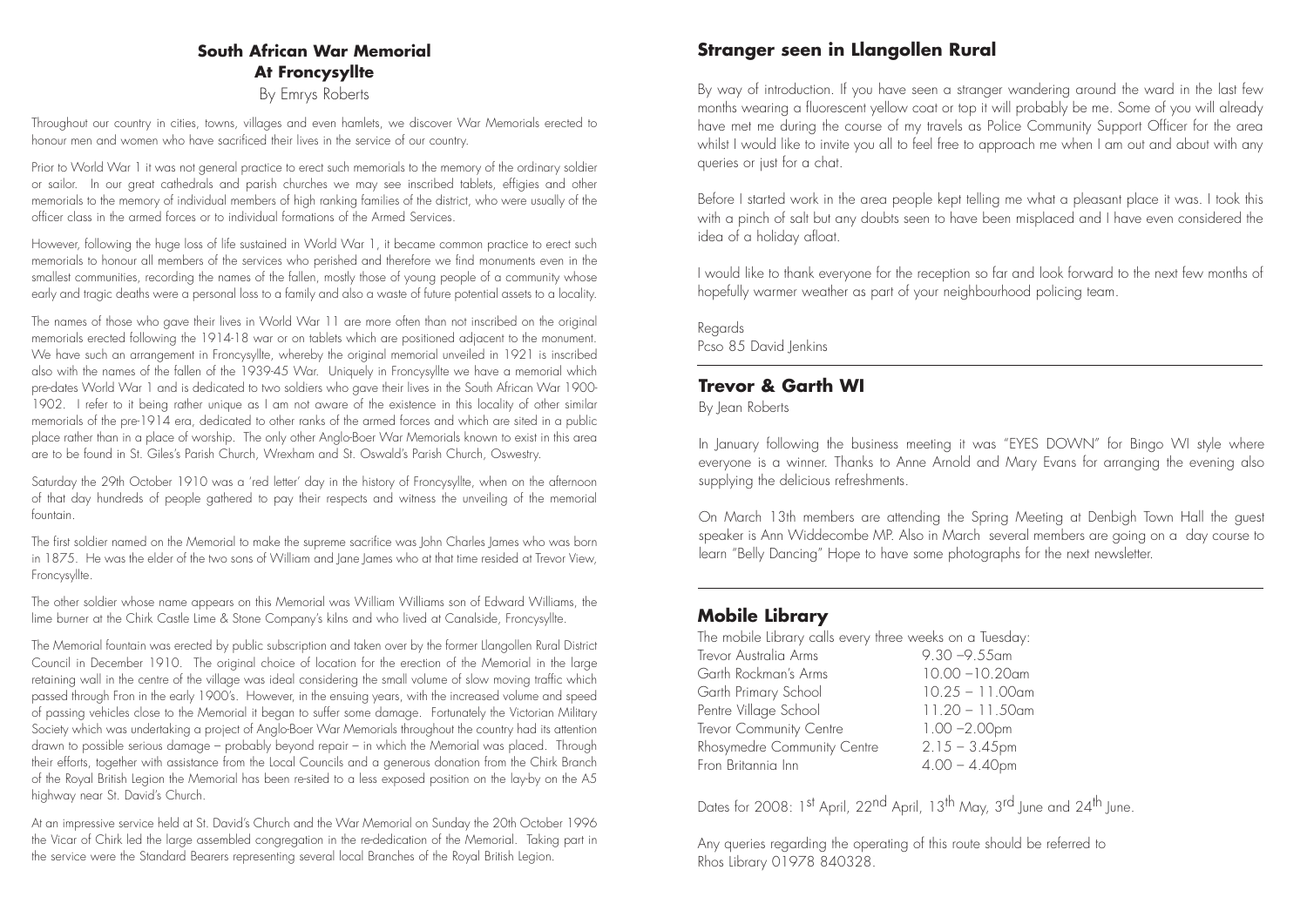#### **Fron News**

# **Christmas Painting Competition**

A high number of entries were received for the children's Christmas tree decoration competition in December. What a talented bunch of youngsters we have! Geraint Roberts had a difficult task picking the winner.

Joe Richardson won and was delighted to switch on the Christmas tree lights at Fron Community Centre. The brilliant turnout was quite a surprise and I'm sure this will become an annual event due to the good feedback we have received. Mulled wine and mince pies were served by Cakes and Company. Santa's grotto was visited by the children and over 60's receiving complimentary gifts.

On Wednesday 19th December, Professor Humo, magician entertained the children of after School Kids Club at their Christmas party.

Froncysyllte After School Kids Club held a Valentine's disco at Fron Community Centre on Wednesday 6<sup>th</sup> February.

The last week of term the children were busy making bird feeders in After School Club. A £100 cheque has been received from Llangollen Rural Council, this will go towards the many craft activities that are put on during After School Kids Club.

Cakes and Company will re-open on Saturday March 22nd for the season (from  $12$  noon  $-$  4pm).

# **Bird List Fron**

by Julie Williams

Blackbird, Blue tit, Bullfinch, Buzzard, Chaffing, Collared dove, Coal tit, Crow, Greenfinch, Goldfinch, Great tit, Hedgesparrow, Jackdaw, Long tailed tit, Mistlethrush, Magpie, Nuthatch, Pheasants, Pied wagtail, Robin, Siskin,

G.S. woodpecker, Tawny owl, Wren.

Things happen when you least expect it, especially in nature. Where I park my car on the drive beneath some trees a Robin started landing on my wing mirror, every time I drove in. Slowly it gained more confidence. I would leave some food each time I got out of the car and the Robin got bolder, staying on the mirror when I opened the window or door. I was now keeping bird food in a container in the car and on new years day it started eating out of my hand. What a start to the New Year!

Now it has no fear and comes to the kitchen window to let us know it's about and eats out of my hand regularly. We thought we'd lose it once it found a mate but so far it's coming back every couple of days.

# **Chairman's Corner**

Having been a member of the Council for many years, originally joining the Parish Council with meetings every month in the schools at Garth or Fron, and at the J C Edwards's Offices on the Main Road in Trevor, before our two Community Centres were built. I was very pleased then to be part of the Council that persuaded Wrexham RDC to provide us with our Community **Centres** 

The one thing that has given me the most pleasure was to persuade Council to take over Noddfa Cemetery and maintain it. I'm sure everyone in the area would agree how well kept it is now, and we also get very favourable comments from further afield.

Many other things have happened within our Communities, far too many to mention, but I hope that the pressure put on District Council and indeed the County Council by us has over the years improved our Villages. One significant change brought about by the Boundaries Commission was a change in our Boundary - something we were totally opposed to. We hope



soon to be able to put pressure on Wrexham County Borough Council in order to reverse the decision and have the original boundary re-instated.

Having read the article on page two by Emrys Roberts about the South African War Memorial in Fron, I remember that, as a Council, we discussed moving the Memorial for many months. Charlie Mellish worked very hard then, to acquire funding and to persuade the authorities to enable it to be moved to its present position, which is much better.

The end of April will see the end of this Council with both Local Council & County Council elections due 1st May. As a Council we have received excellent feedback from Wrexham C.B.C and I would like to thank our County Councillor Pat Jeffares for his enthusiasm and total commitment to the communities of Trevor, Garth and Froncysyllte. If we are re-elected, we look forward to serving our Communities for another 5 years.

Finally I would like to thank Council for giving me the pleasure of being Chairman during the last twelve months.

#### Elfed Morris

Photo Cllr. Elfed Morris being congratulated by C/Cllr. Pat Jeffares on 35 years as a Community Councillor for the Llangollen Rural Ward.

# **Pontcysyllte Aqueduct World Heritage Nomination**

The extensive World Heritage nomination documents and supporting evidence were completed on schedule and delivered to the Department of Culture, Media and Sport in London on 21st December. Feedback from the Civil Servant handling the nomination for the UK Government is that the documents are 'superb'. The documents went to the Minister, James Purnell for

signature on 4<sup>th</sup> January and were then sent to UNESCO in Paris as the United Kingdom submission for 2008.

The nomination is being led by Wrexham Council, British Waterways and the Royal Commission on the Ancient and Historical Monuments for Wales and is being supported by Denbighshire County Council, Oswestry Borough Council, Shropshire County Council, Cadw, English Heritage, Countryside Council for Wales, Visit Wales, Tourism Partnership North Wales, UNESCO Cymru Wales and the Institution of Civil Engineers. Every Community Council along the 11-mile site has also given its support to the bid.

We now await confirmation that the nomination has completed the UNESCO technical check (i.e. that it is a complete nomination and meets UNESCO's operational guidelines). Also that it has made it into the 45 nominations that UNESCO sets as an annual limit. UNESCO has a system for prioritising nominations, with Member States with no or few World Heritage Sites given priority. The United Kingdom has 24 sites and so would not score highly in this process. However, the Pontcysyllte Aqueduct and Canal nomination is considered to be a 'gap' site, that is, there are relatively few industrial heritage sites of this type on the current World Heritage list. If we are successful in this initial phase, the nomination will then go through to full assessment by expert assessors appointed on behalf of UNESCO. Dr Dawn Roberts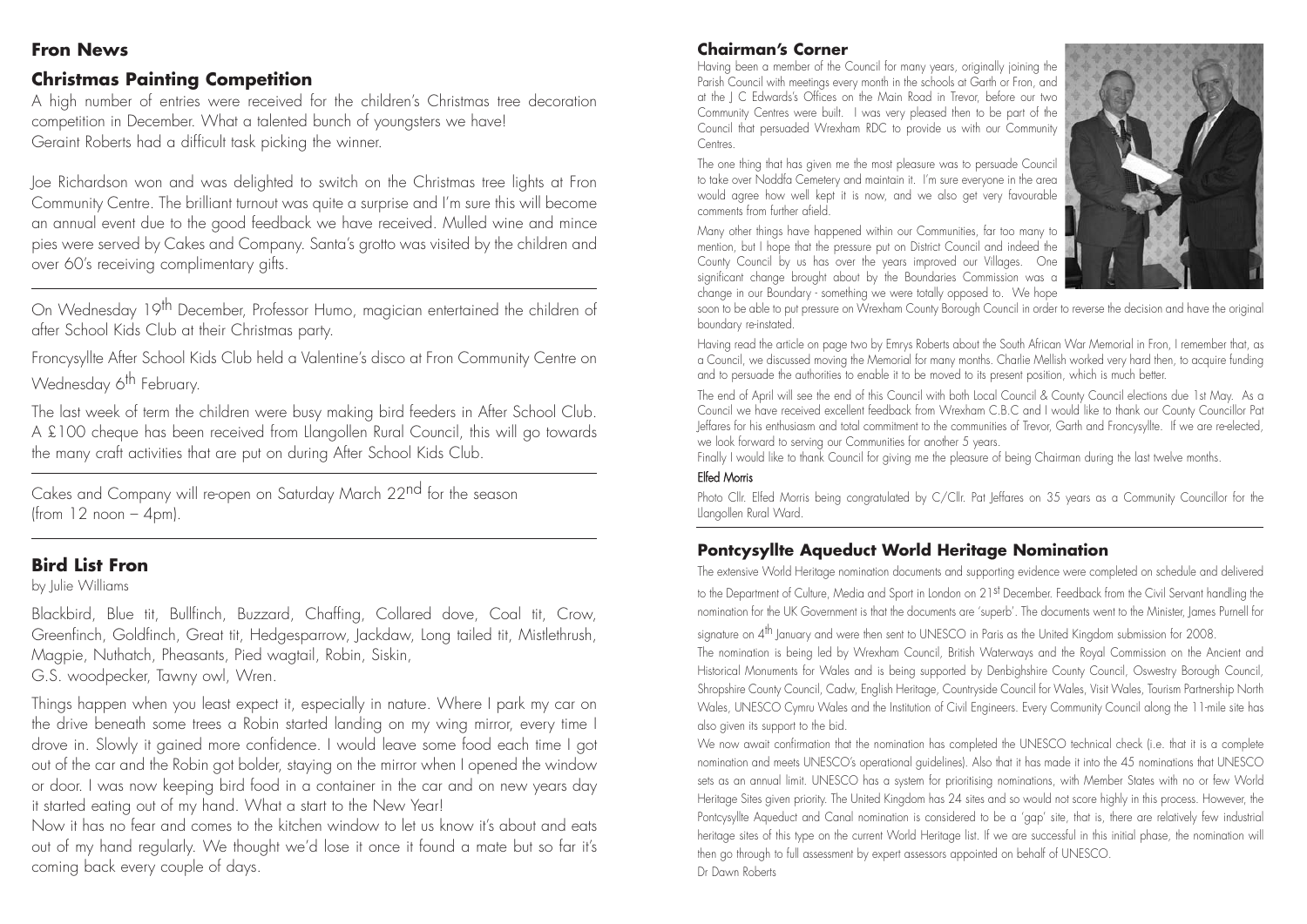#### **Easter Message**

A radio panel programme, many, many years ago asked its members

"Which historical figure would you wish to meet, and what question would you ask him or her." The Philosopher Professor Joad replied: "I would want to meet Jesus and ask him Did you really rise from the dead?"

If Jesus did not rise to life (or was not raised to life by God) then Christianity crumbles. (As St. Paul put it "If Christ is not raised from the dead, then we Christians are of all people to be most pitied"). But, if Jesus did rise to life (or was raised to life by God), then Christianity is true, endorsed by God, and all other religions are second-rate, and all questions raised by atheists and agnostics are thereby answered.

(Personally, I don't think Christianity would crumble if the resurrection were not true, because the message and ministry, the suffering and death of Jesus still mark him out as a man of God who is worth following and believing in more than any other religious, spiritual, or moral teacher. However, the resurrection of Christ – which I firmly believe happened in some way – vindicates Christ, as God thereby owns Jesus as his Son, and upholds all that he did and said and stood for.)

The resurrection of Christ Jesus, which Christians celebrate on Easter Sunday (and indeed every Sunday), is the 'Feast of feasts' for Christians. Traditionally Christians have believed in the physical resurrection of Christ. The gospels relate various resurrection appearances of Jesus, various resurrection experiences of Jesus. These are actually sensory experiences rather than physical experiences. Mary Magdalene heard his voice; the disciples saw him; Thomas touched him; the disciples ate and talked to him; two disciples recognised him in the way he broke bread with them in their home. Different disciples, different experiences, and different circumstances – all witnessing that Christ Jesus is alive and interacting with them. And so it is with Christians today: they will tell you of their different reasons why they believe and feel that Christ Jesus is living with them and within them, the living Lord. Easter is not history: it is a present reality for Christmas day by day. Find out more in any church this Easter Sunday. You will be very welcome.

Tony Rees Vicar of Chirk & Froncysyllte

# **Trevor Church Easter Services**

|                        | 16 <sup>th</sup> March Palm Sunday Service<br>Morning Service at 9.30am |          |
|------------------------|-------------------------------------------------------------------------|----------|
| 21st March Good Friday | Communion Service<br>at 9-30am                                          | FFCLEFSF |
|                        | 23rd March Easter Sunday Holy<br>Communion at 9-30am                    |          |

### **Holy Week and Easter Services at St Froncysyllte**

Palm Sunday16th March at 9.30am: Family Communion with Distribution of palms Good Friday 21st March at 12.00noon: Devotional Service Easter Sunday 23rd March at 9.30am: Family Communion with Easter Ceremonies Sunday 30th March at 9.30am: Family Service with Easter readings and hymns.

# **Garth Community Primary School News**

The School Council goes from strength to strength, enhancing its business initiatives and providing the opportunity for all pupils to have a say in the everyday life of the school. They are currently working on a project to build a very special "dream den" which will be used by the pupils during school hours and by the Owls After School Club and Diddy Ducks pre-school club. They also contribute to discussions about curriculum and extra curricular issues.

Pupils in Year 6 attended Dinas Bran for a bridging lesson in ICT.

Breakfast Club is very popular and we have purchased new resources to make the time more enjoyable. We hope that even more pupils will take the advantage of breakfasting in school as those who attend are benefiting from the well balanced healthy breakfast on offer.

We are currently working through the New Curriculum and the Foundation Stage documents. We are busy creating new Schemes of work and developing the organisational changes that we will have to make to be able to deliver the Foundation Stage and the new Key Stage 2 curriculum. We are pleased to say that we are up to date with the planned timetable for action. We have also completed the Basic Skills audit for this year and the report has been forwarded to the LEA

We are currently updating the report on the Healthy Schools initiative which will be presented to the appropriate assessor in September. This should lead us to an award again this year, our fifth. We are hoping to conduct an Appetite for Life evening for parents and pupils.

#### **Pride in your Streets**

If you are getting annoyed about dog fouling please let Wrexham Council know about it. Telephone number 01978 298989

The Dog Warden and Environmental Enforcement Officers carry out daily patrols to pick up stray dogs and carry out dog fouling surveillance, throughout Wrexham County Borough.

#### **Aqueduct Fun Day - 2008**

The Aqueduct Fun Day will this year be held on Saturday 2nd August from 12.00 to 5.00pm. If you would like a stall, or to be involved in any way, or would like more information then call Kay Rickard 01978 292536.

#### **Local Government Elections 2008**

The Local Government Elections are being held on 1st May 2008. The elections take place every four years for County Borough and Community Council's. The 'Notice of Election' will be published in the middle of March. If you are interested in standing as a Councillor, or would like further information, please contact the Electoral Office in Wrexham, telephone number 01978 292020 or you can look on the Electoral Commission web site.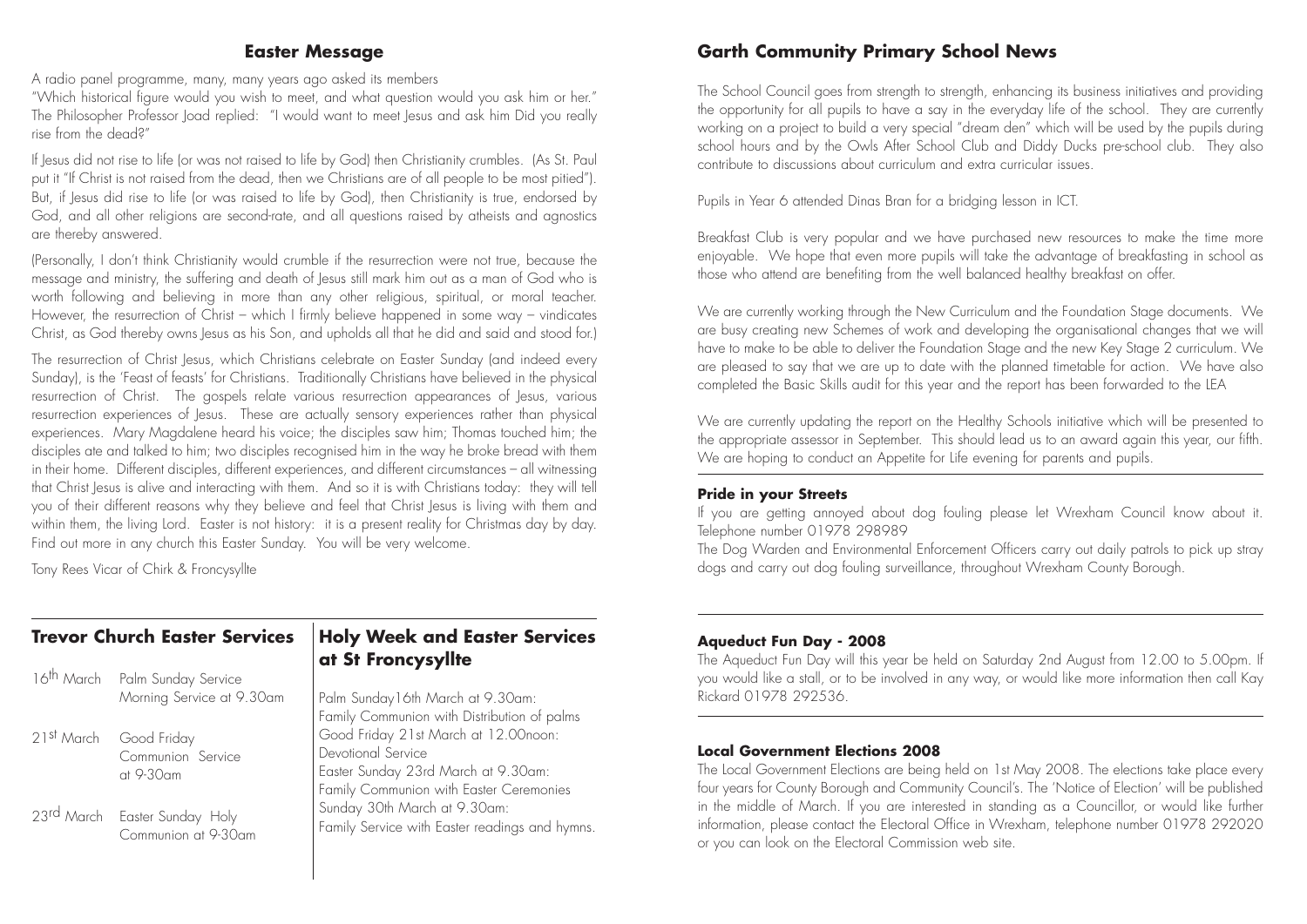### **Many happy returns of the day Mrs Jones**

Friends and family gathered together at the Cakes and Company Community Cafe in Froncysyllte on Saturday 2nd February to celebrate the 90th birthday of Mrs Gwennie Jones.

Entertainment was provided by the very talented Lleisiau Clywedog singing Welsh folk songs. A birthday cake depicting Mrs Jones' hobbies of art, gardening, knitting and sewing was made by Dave and Janet Norman.

#### **Finance**

Again this year the Community Council has agreed to request a modest increase to the precept allowance (monies given by Wrexham CBC to enable the Council to conduct it's business) so that it can build on it's very limited reserves and enable it to contribute to or finance projects in the forthcoming year. An extra £1000 was also included to offset possible election expenses in May.

This year the Council financed 3 additional street lights, supported the installation of a water supply to Trevor Church, donated towards the upgrade of Froncysyllte Community Centre and earmarked funding in support of a similar upgrade to the Trevor and Garth Community Centre.

Glyn Jones, Chair of the Finance Sub-committee.

# **Clwyd Short Mat Bowls Association**

Recently held their annual Charity Triples Bowls Tournament at the Wrexham Fire Station on Sunday 27 January. The chosen charity this year was the North Wales Air Ambulance and £920 was raised by the bowlers and through sponsorship.

The winners were Moira Griffiths, Joyce Evans and Margaret Jones from Trevor Bowls Club. The runner's up were Eric Chaloner, John Young and Phil Mansley of Wrexham.

The Bowls Club meets every Thursday evening in Garth & Trevor Community Centre from 8.00pm to 10.00pm.

# **Bird Watch – Trevor**

By Anne Arnold

Robins, Blackbird, Thrush, Jays, Collared Dove, House Sparrows, Tree Sparrow, Great Spotted Woodpecker, Lesser Spotted Woodpecker, Ducks, Wood Pigeon, Nuthatch, Great Tit, Blue Tit, Starlings, Pheasant, Stock Dove, Buzzards, Sparrow Hawk, Long Tailed Tit.

# **Christmas Festivities in Froncysyllte & Trevor**

The Christmas tree lighting up night went extremely well for Fron and Trevor, there were many people at both events and a great time was had by all. Due to the very good feedback from people who attended the events it has been decided to hold similar events again this Christmas. The winner of the best Christmas tree decoration competition switched on the lights at Trevor at 4:30pm as the Garth school choir sang Christmas carols around the tree. At the Fron the vicar was there to help with the festivities.

Santa was in attendance at both trees giving out selection boxes and chocolates to young and old alike. On the Trevor side Santa sat on the disabled boat where donations were given towards the cost of running the boat, there were a few side stalls selling drinks and mince pies to raise money for local groups. On the Fron side he was at the community centre where tea, coffee and mince pies were available as well as a few small stalls selling Christmas novelties.

The Telford was the place to be in the evening where the community formed band "4 one Nite Only" were performing to a packed audience. There was plenty of cheering and shouting going on during the evening especially during the second half when they played all their Christmas music. The event raised over £400 including a cash match donation from Cadbury at Chirk. We have had some fantastic feed back from the evening, in fact it has been so positive that the band has decided to reform and hold another band night to raise some more money for the community. Next band night will be on 7th June 2008, there are several new band members in the new band and again we have some unusual instruments, watch out for the posters and get your tickets early as it is virtually guaranteed to be a sell out!!

Santa made a tour of Garth Trevor and Fron just before Christmas talking to many local children and finding out exactly what they wanted for Christmas, his tour was spread out over two evenings as he had such a large area to visit, many thanks to all of Santa's little helpers for assisting him on his journey. I do believe he enjoyed the evening so much that he gave all the local children all the presents they asked for, lets hope he comes around again this Christmas!!!

Very many thanks to all the people who helped make Christmas 2007 that little bit special for all the residents of Garth, Trevor and Fron, we have learnt a lot from these events and the next one can only be bigger and better.

Next fundraising event will be a Spring ball to be held at The Telford Inn 5th April 2008, there will be a buffet included in the ticket price of £10. NO casual wear allowed formal dress only, please support your community and attend this event.

We are doing well in our aim to raise money towards the Garth & Trevor Community centre renovation project but still need to raise more money, please support us, we are doing everything we can to raise the necessary money.

To keep up to date with the latest community news why not visit our website www.aqueduct.uk.com where you can leave comments or suggestions about our work.

Steve Edwards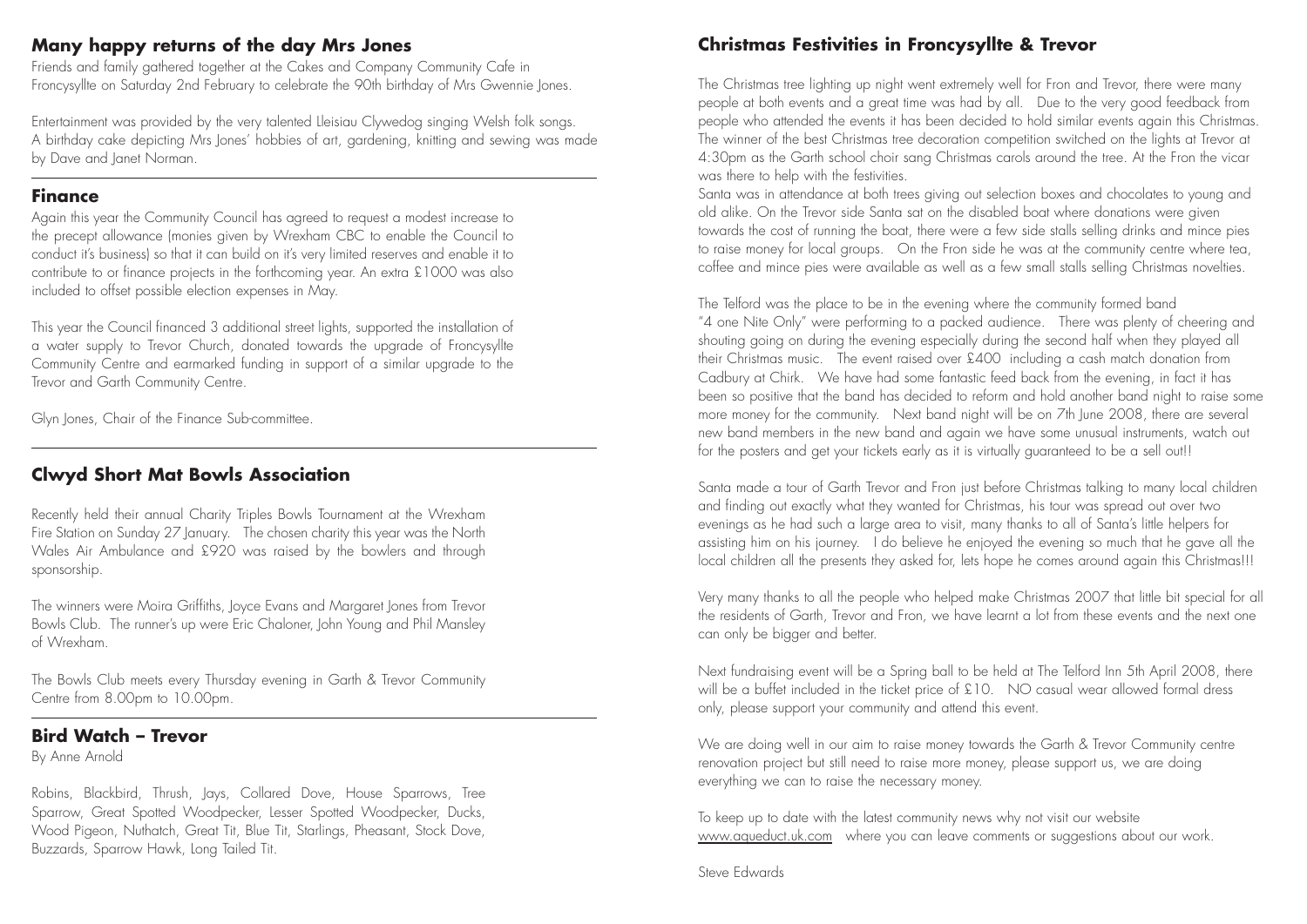#### **Fron School News**

Matthew Jones and Sophie Lawrence, year four children of Froncysyllte School, with the love spoons they made for the European Christmas tree decoration exchange project in partnership with the Ectarc Centre, Llangollen.

First photo is of a Textile Art Project - children are Jorge Jeffares, Joe Richardson, Harry Dodd, Sean Jeffares and Ben Jones.

Second photo is of a year 3 and 4 class who recieved Christmas decorations from European schools that took part in the European Christmas tree decoration exchange. The class had to research Welsh Christmas traditions and send their findings wiith Christmas decorations to schools in Europe.



#### **Demerara Fruit Cake**

8 ozs Self raising flour 1/2 teaspoon salt 2 ozs glace cherries chopped 6 ozs butter 6 ozs brown sugar 3 eggs 2 tablespoons milk (or brandy) 8 ozs raisins 6 ozs sultanas 1 Tablespoon Syrup 1 oz Demerara sugar for topping

Line a 2 lb. loaf tin. Sift flour & salt into bowl. Add all other ingredients except topping and mix well. Turn into tin, smooth top and sprinkle with the sugar topping. Bake 150c / 300f Gas 2 for about 2hours. Can be frozen when cool.







# IN THE COMMUNITY











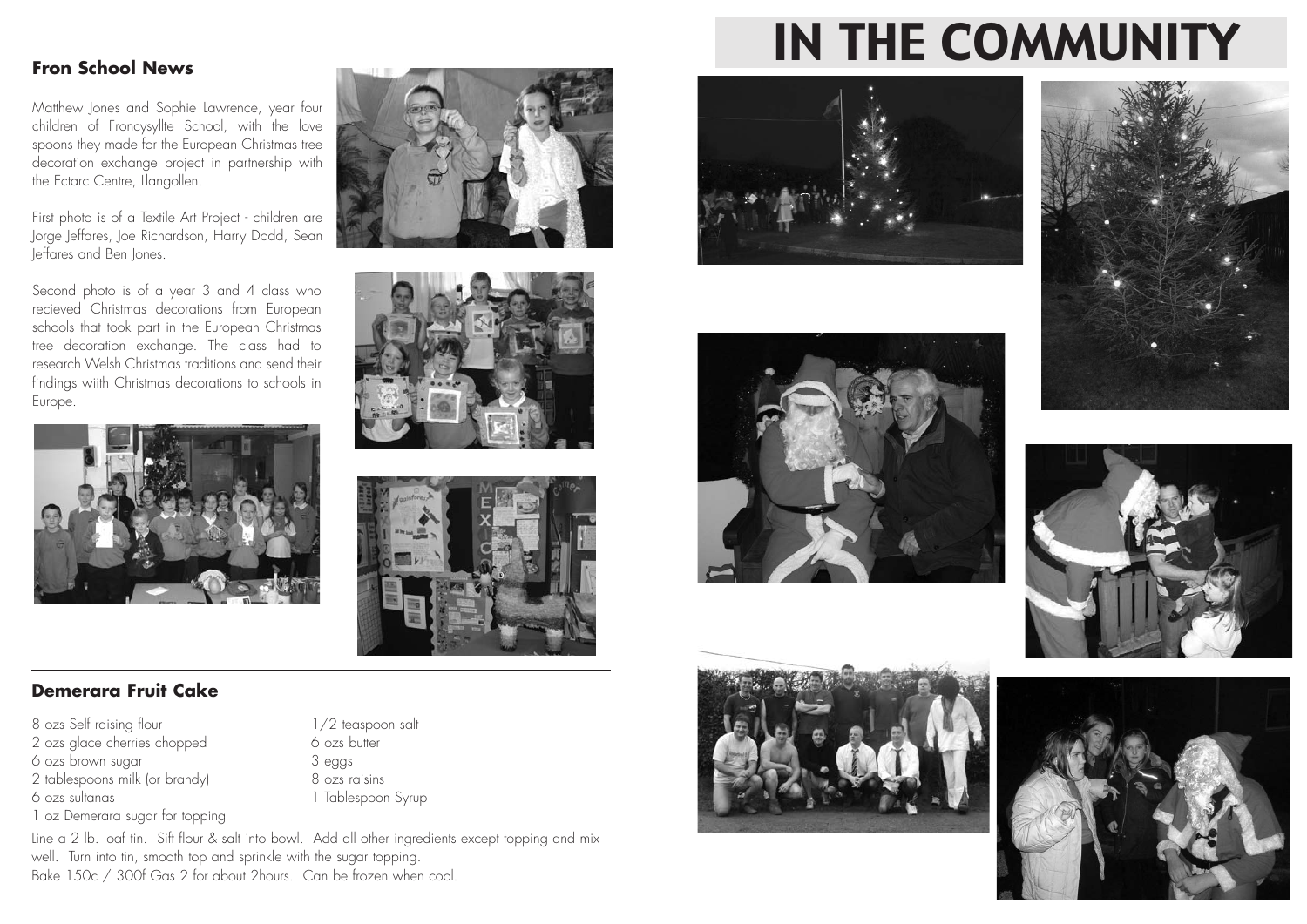# CHRISTMAS PHOTOS













Saturday 9 - 12.00pm Emergencies only

**Daleside Veterinary Group** 

**Elmwood, Pandy Industrial Estate,** 

Pandy, Wrexham LL11 2UA

Tel: (01978) 311881

Sunday Emergencies only

# **Andy Jones**

**Construction and Renovation Extensions-Walls-Electrical Work Plumbing-Plastering-Building Work Replacement Doors Windows-Conservatories** 

> Office 01691 777410 Mobile 07792 829110



Tel: 0781 2049193

# **Trevor Wines & Provisions**

Heol Penderyst, Trevor. Open 6.30am – 8om Mon. to Sat. 8am – 8pm Sunday

Newspapers, magazines, fresh vegetables, wines, beer and a good selection of bedding plants. Paper orders taken.

E. WYLES & SON

(Proprietors: J. M. & R. J. Wyles)

#### **FUNERAL DIRECTORS**

Telephone: (01691) 773468/778623

**Greenfield House** Froncysvllte Llangollen Denbighshire **LL20 7SW**